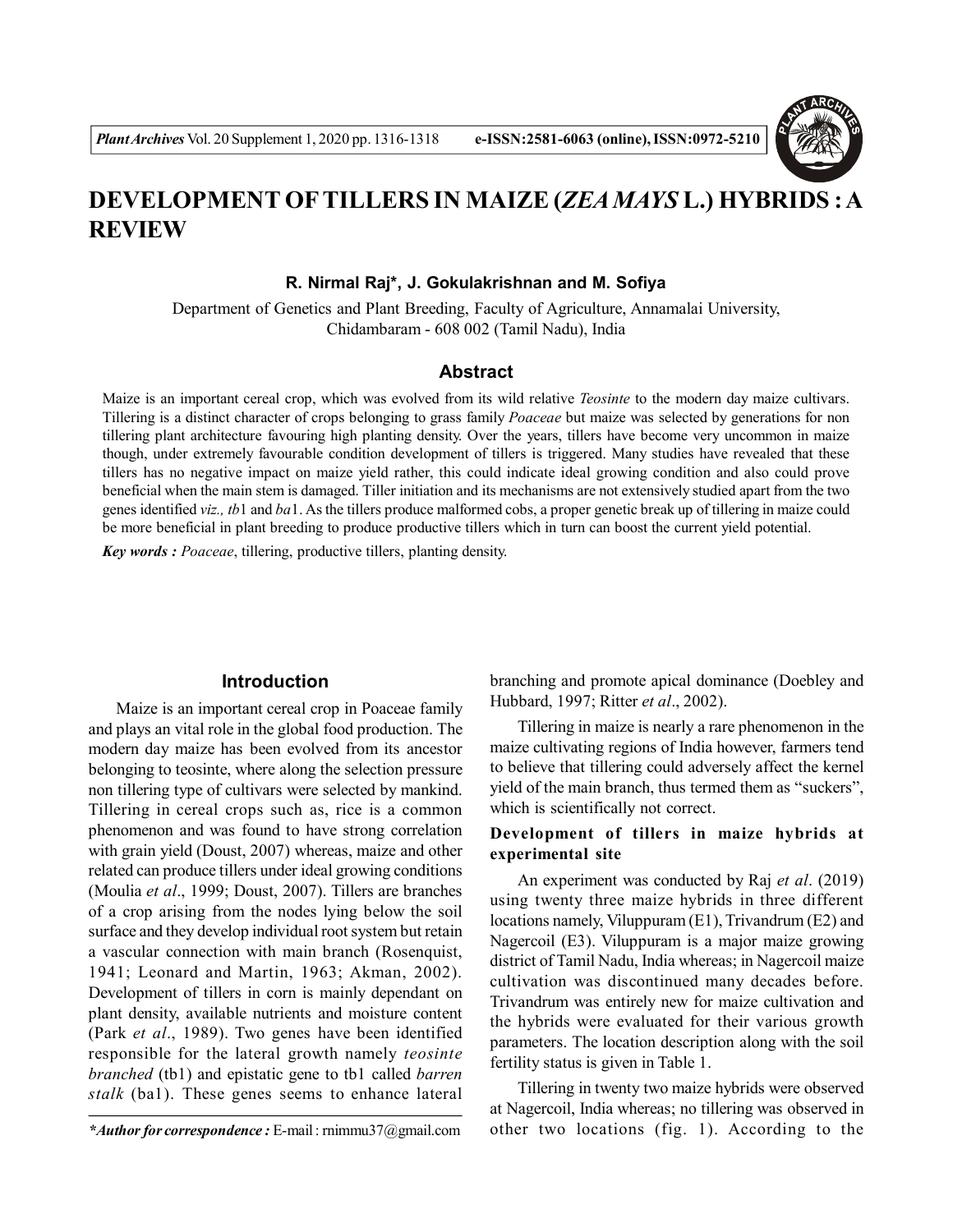

Fig. 1 : Development of tillers in Nagercoil - E3.



**Fig. 2 :** Malformed cob on tiller.

environmental indices, Nagercoil was identified as the best performing location for yield per plant followed by Trivandrum and Viluppuram (table 2). Despite of tillering, the hybrid performance was enhanced at E3 due to ideal growing conditions during the duration of maize crop. The growing conditions included sandy clay loam soil whose pH and EC ranged from 7.4 to 6.6 and 0.34 to

| <b>Particulars</b>    | E1            | F2         | F <sub>3</sub>    |  |  |  |
|-----------------------|---------------|------------|-------------------|--|--|--|
| Location              | Melkaranai,   | Vithura,   | Nagercoil,        |  |  |  |
|                       | Villupuram    | Trivandrum | Kanyakumari       |  |  |  |
|                       | Dt, Tamilnadu | Dt, Kerala | Dt, Tamilnadu     |  |  |  |
| Latitude              | 13.0939°N     | 8.6741°N   | 8.2383°N          |  |  |  |
| Longitude             | 80.2924°E     | 77.0794°E  | 77.2727°E         |  |  |  |
| Season                | June 2017     | June 2017  | July 2017         |  |  |  |
| Soil type             | Sandy clay    | Sandy clay | Sandy clay        |  |  |  |
|                       | loam          | loam       | loam              |  |  |  |
| Soil pH               | 74            | 6.3        | 6.6               |  |  |  |
| EC                    | 0.34          | 0.14       | 0.14              |  |  |  |
| Soil status           |               |            |                   |  |  |  |
| N                     | Low           | Iow        | Low               |  |  |  |
| P                     | Medium        | High       | <b>High</b>       |  |  |  |
| K                     | High          | Iow        | Medium            |  |  |  |
| Fe                    | Sufficient    | Sufficient | <b>Sufficient</b> |  |  |  |
| Mn                    | Low           | Low        | <b>Sufficient</b> |  |  |  |
| Zn                    | Iow           | Iow        | <b>Sufficient</b> |  |  |  |
| Cu                    | Sufficient    | Sufficient | Sufficient        |  |  |  |
| <b>Climate</b>        |               |            |                   |  |  |  |
| Avg. temp<br>(C)      | 30.7          | 26.7       | 27.9              |  |  |  |
| Avg. rainfall<br>(mm) | 100           | 191.7      | 98.3              |  |  |  |